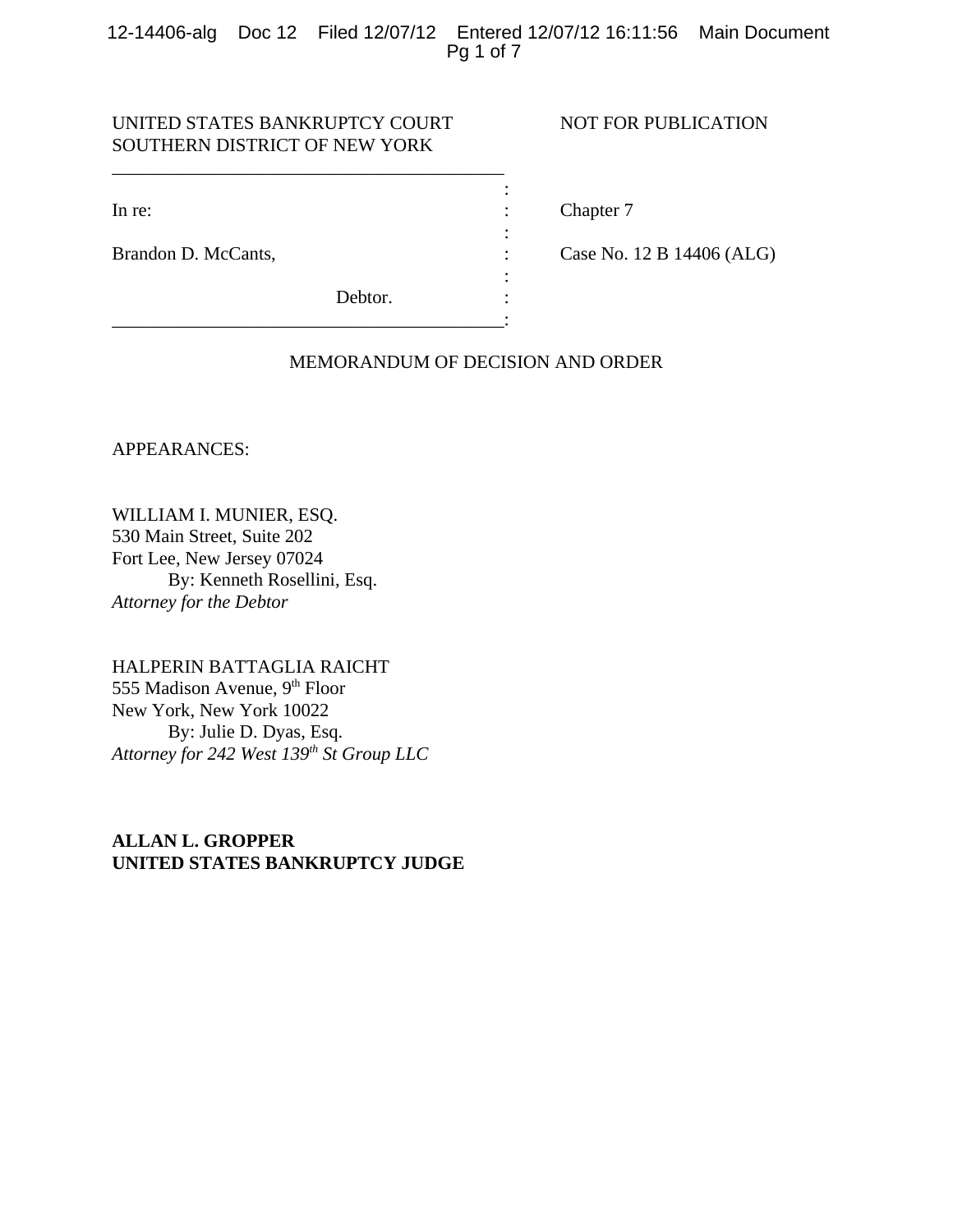## 12-14406-alg Doc 12 Filed 12/07/12 Entered 12/07/12 16:11:56 Main Document Pg 2 of 7

#### *Background*

242 West 139<sup>th</sup> St Group LLC (the putative "Landlord") seeks entry of an order confirming that the automatic stay of  $\S$  362(a) of the Bankruptcy Code does not apply to bar the eviction of Brandon McCants (the "Debtor") from his occupancy of premises at  $242$  West  $139<sup>th</sup>$ Street in Manhattan. The Landlord previously brought eviction proceedings against the Debtor and entered into an agreement, dated April 23, 2012 (the "Stipulation"), so ordered by the Civil Court of the City of New York, whereby a judgment of possession in favor of the Landlord was issued together with an accompanying warrant of eviction, but execution of the warrant was stayed until October 23, 2012, with the proviso that the Debtor vacate by that date.

In consideration for the Debtor's agreement to vacate the premises, the Landlord agreed to pay the Debtor \$2,000 within 72 hours of execution of the Stipulation plus \$1,000 for each of three consecutive months from May to July 2012, on the tenth day of each month. There is no contention these payments were not made. In addition, the Landlord agreed to pay the Debtor an additional \$5,000 once the parties conducted a walk-through of the premises and the Debtor turned over the keys. Presumably, as this latter condition was not met, this amount was not paid. The Stipulation further provided that the Landlord would have electrical service restored to the premises and would pay for such service until October 2012. Finally, the Stipulation provided that if the Debtor defaulted under the terms of the Stipulation, the Landlord would be entitled to a money judgment in the amount of all electrical and any other expenses advanced, plus all cash payments made to the Debtor pursuant to the Stipulation.

The Landlord asserts that it is entitled to possession based on the State-court judgment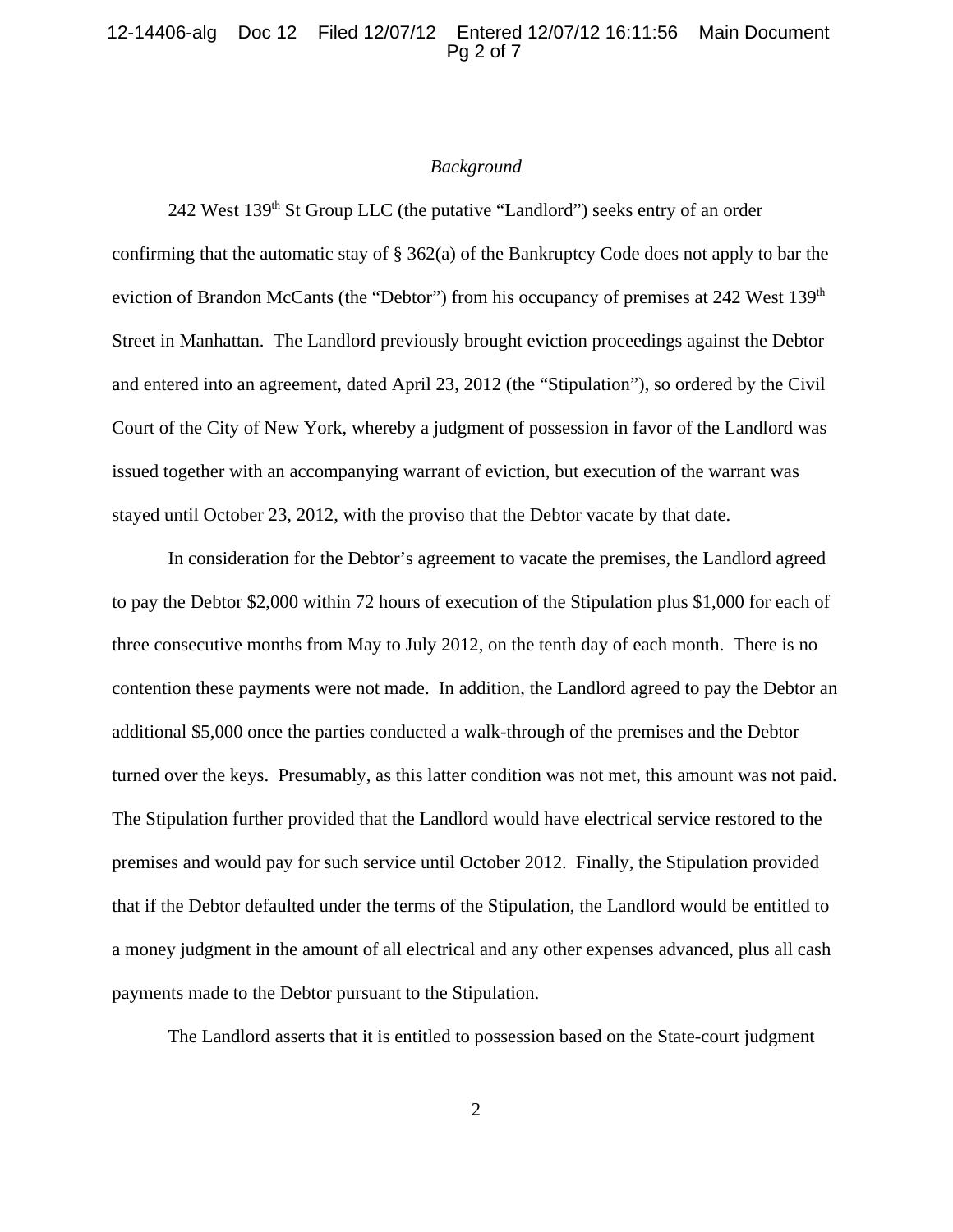#### 12-14406-alg Doc 12 Filed 12/07/12 Entered 12/07/12 16:11:56 Main Document Pg 3 of 7

and warrant of eviction and, further, that the Debtor has already gone back to the State court once to attempt to have the judgment vacated; that the State court refused to vacate the judgment; and that this decision was left in place by an appellate court. The Debtor counters that he is the victim of a scheme whereby the Landlord obtained a mortgage on the premises and ownership of the property by fraud. He states that he was not represented by counsel in the State court proceedings and was unable to explain to the court there the convoluted financial transaction involving the property and a special purpose entity that the Landlord induced the Debtor to establish to finance improvements to the property. As a result, the Debtor contends, he was unable to get across the point that the Landlord is not the real landlord but merely a mortgagee of certain loans on the property. The Debtor finally contends that the automatic stay is applicable because he has an admitted possessory interest in the property.

The Chapter 7 trustee filed a statement indicating that he did not object to the relief sought by the Landlord.

#### *Discussion*

There is no question that the issuance of a warrant of eviction terminates any landlord/tenant relationship under New York law. *In re Gresvet Laundromat Corp*., No. 00–42435, 2001 WL 36181154, \*2 (Bankr. S.D.N.Y. 2001). On the other hand, there is substantial authority that in a bankruptcy case involving a commercial lease, a tenant's possessory interest is entitled to the protection of the automatic stay even after issuance of a warrant of eviction. *In re Sweet N Sour 7th Ave. Corp*., 431 B.R. 63, 67 (Bankr. S.D.N.Y. 2010); *In re Issa Corp*., 142 B.R. 75, 77 (Bankr. S.D.N.Y. 1992); *In re W.A.S. Food Service Corp*., 49 B.R. 969, 972 (Bankr. S.D.N.Y. 1985). However, the stay only gives a debtor time to go back to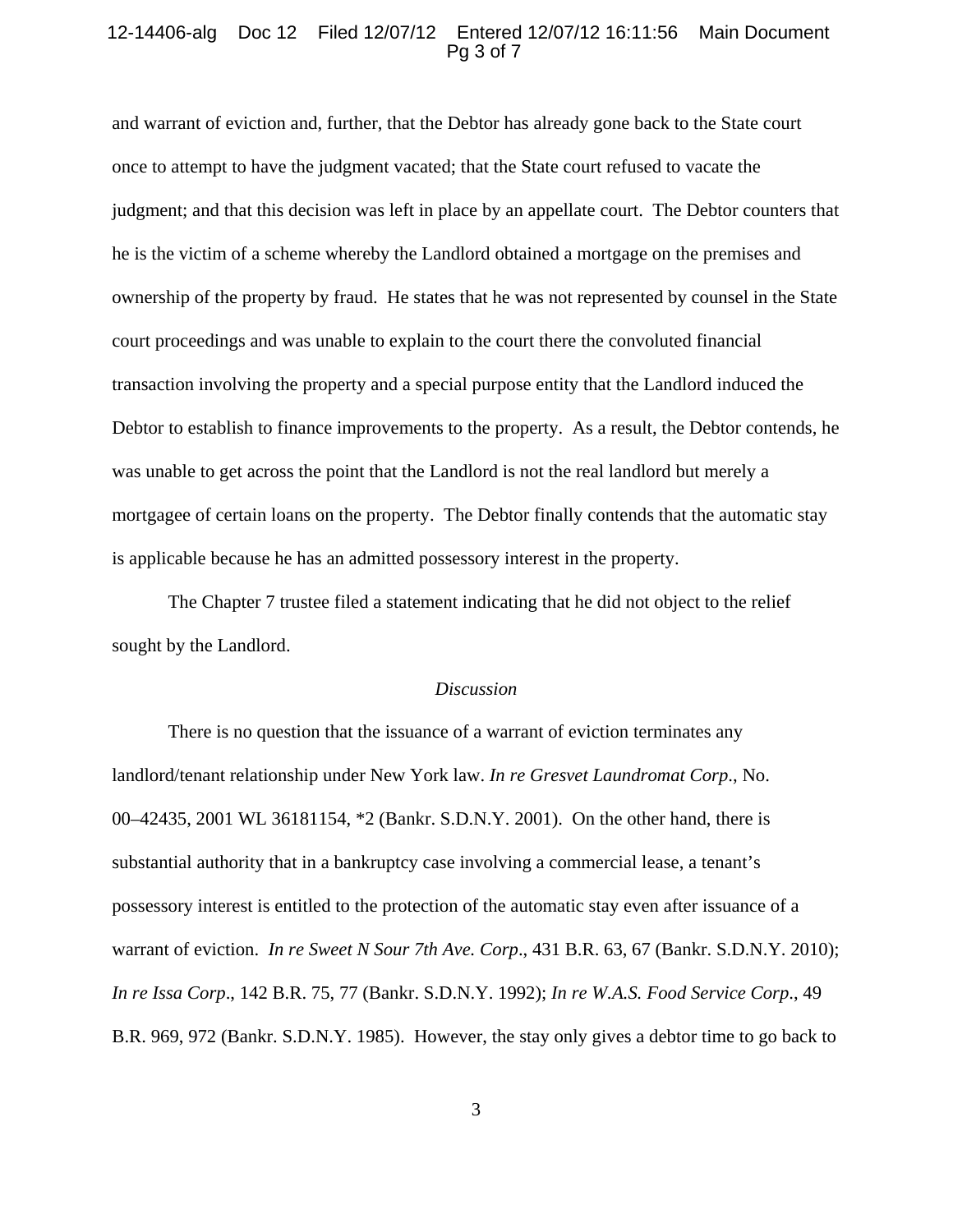## 12-14406-alg Doc 12 Filed 12/07/12 Entered 12/07/12 16:11:56 Main Document Pg 4 of 7

State court to attempt to vacate the warrant. *Sweet N Sour*, 431 B.R. at 68.

The Landord argues that the foregoing authority should not apply in a non-commercial case such as the one at bar but provides no reason why this should be so, as a matter of principle. In any event, in most cases involving residential property, § 362(b)(22) of the Bankruptcy Code would apply, providing that the filing of a bankruptcy petition does not operate as a stay under subsection (a)(3) of  $\S$  362

of the continuation of any eviction, unlawful detainer action, or similar proceeding by a lessor against a debtor involving residential property in which the debtor resides as a tenant under a lease or rental agreement and with respect to which the lessor has obtained before the date of the filing of the bankruptcy petition, a judgment for possession of such property against the debtor.

Notwithstanding that provision, § 362(b)(22) is subject to § 362(*l*) of the Code, and a tenant may obtain the benefit of the stay for at least 30 days after the petition date – and longer under certain conditions – by satisfying the provisions of subsection  $362(l)$ , which in substance require payment into court of post-petition rent and require the tenant to certify that

under nonbankruptcy law applicable in the jurisdiction, there are circumstances under which the debtor would be permitted to cure the entire monetary default that gave rise to the judgment for possession, after that judgment for possession was entered.

11 U.S.C. § 362(l)(1)(A). Section 362(b)(22), added by Congress in the 2005 Amendments to the Bankruptcy Code, confirms that the automatic stay is applicable notwithstanding the issuance of a warrant of eviction under State law; if it were not, Congress would not have added another exception to those already enumerated in § 362(b) providing that the stay would be in effect after a filing only under certain limited conditions.

Although § 362(b)(22) together with § 362(*l*) would ordinarily cover the field in a residential case, the further issue here is whether it applies at all. Section 362(b)(22) gives rights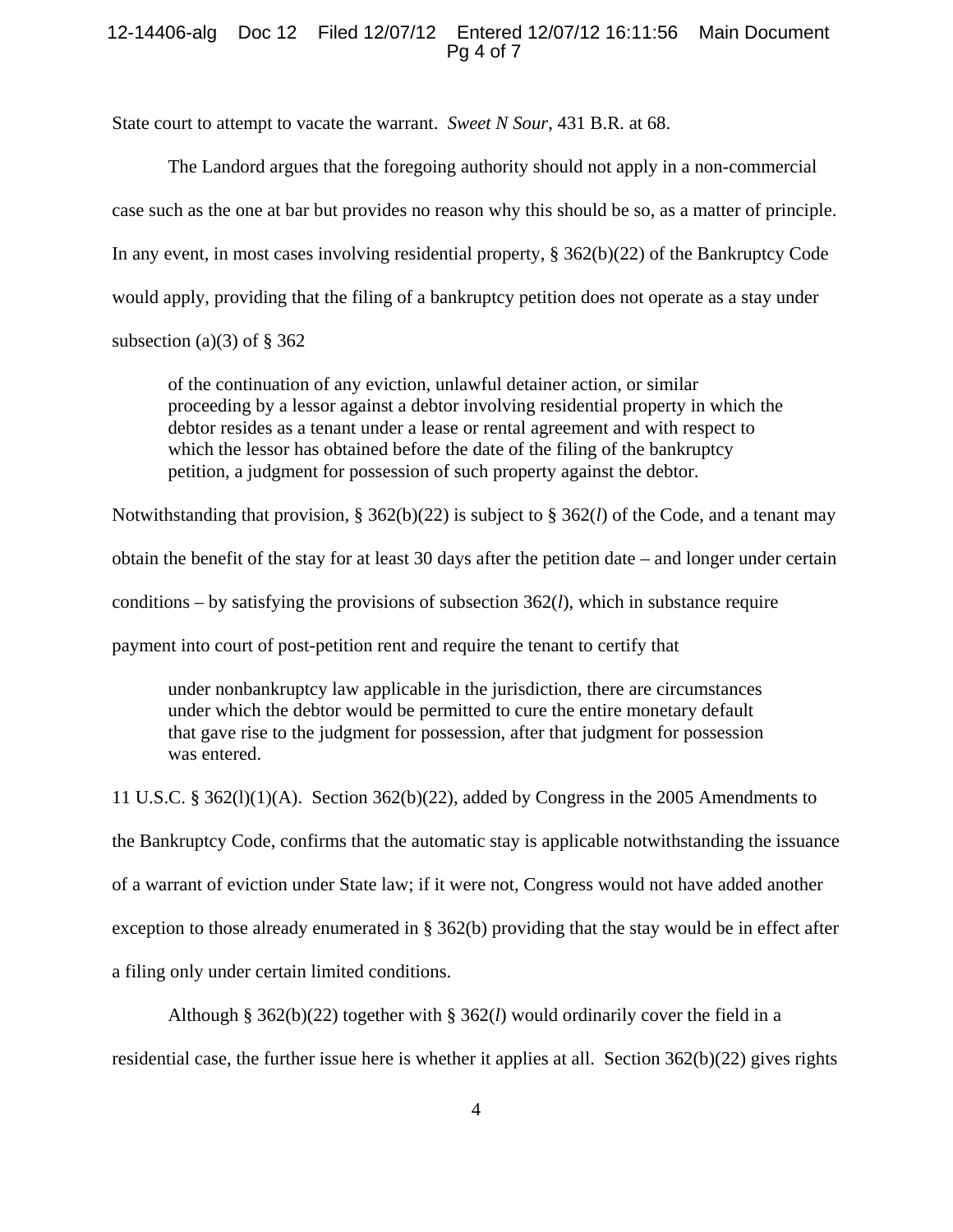#### 12-14406-alg Doc 12 Filed 12/07/12 Entered 12/07/12 16:11:56 Main Document Pg 5 of 7

to a "lessor" and provides that the debtor must reside in the premises under a "lease" or a "rental agreement." *See In re McCray*, 342 B.R. 668, 669 (Bankr. D.D.C. 2006) (noting, in the context of a foreclosure, that the movant had not alleged that it was the debtor's lessor or that it had a lease or rental agreement with her; therefore, § 362(b)(22) did not apply); *see also In re Ashlock*, No. 11-1162, 2012 WL 171591, \*3 (Bankr. E.D. Tenn. 2012) (concluding that a debtor was not residing in property "under a lease or rental agreement" when she remained in possession of real property after a foreclosure sale); *see also* W. Homer Drake, Paul W. Bonafel & Adam M. Goodman, CHAPTER 13 PRACTICE AND PROCEDURE § 5B:18 (November 2012).

The Landlord insists that it had a rental agreement by virtue of the Stipulation the parties entered into in April 2012, pursuant to which the Debtor was permitted to remain on the premises rent-free for six months until October 23, 2012, in exchange for certain consideration and the Debtor's agreement to waive counterclaims, consent to the warrant of eviction and not interfere with a proposed foreclosure sale. The Debtor argues that  $\S 362(b)(22)$  does not apply because there is neither a lease nor a rental agreement but, rather, he is a tenant at sufferance. There is no question that the Debtor has the better of this argument. The Landlord concedes that there is no lease, which is a "conveyance of an interest in land for a fixed period of time . . . which requires the parties . . . to fulfill certain obligations while the lease is in effect." *219 Broadway Corp. v. Alexander's, Inc*., 46 N.Y.2d 506, 509, 414 N.Y.S.2d 889, 890, 387 N.E.2d 1205, 1206 (1979). The term "rental agreement" by its very terms connotes the payment of rent and covers a relationship where the tenant resides in premises under a short-term, month-tomonth or non-lease relationship. *See Strujan v. Adriano, Ues*, 36 Misc.3d 127A, 2012 WL 2402009, No. 570471/11, Slip. Op. (App. Term 2012) (referring to "short-term (one-month)

5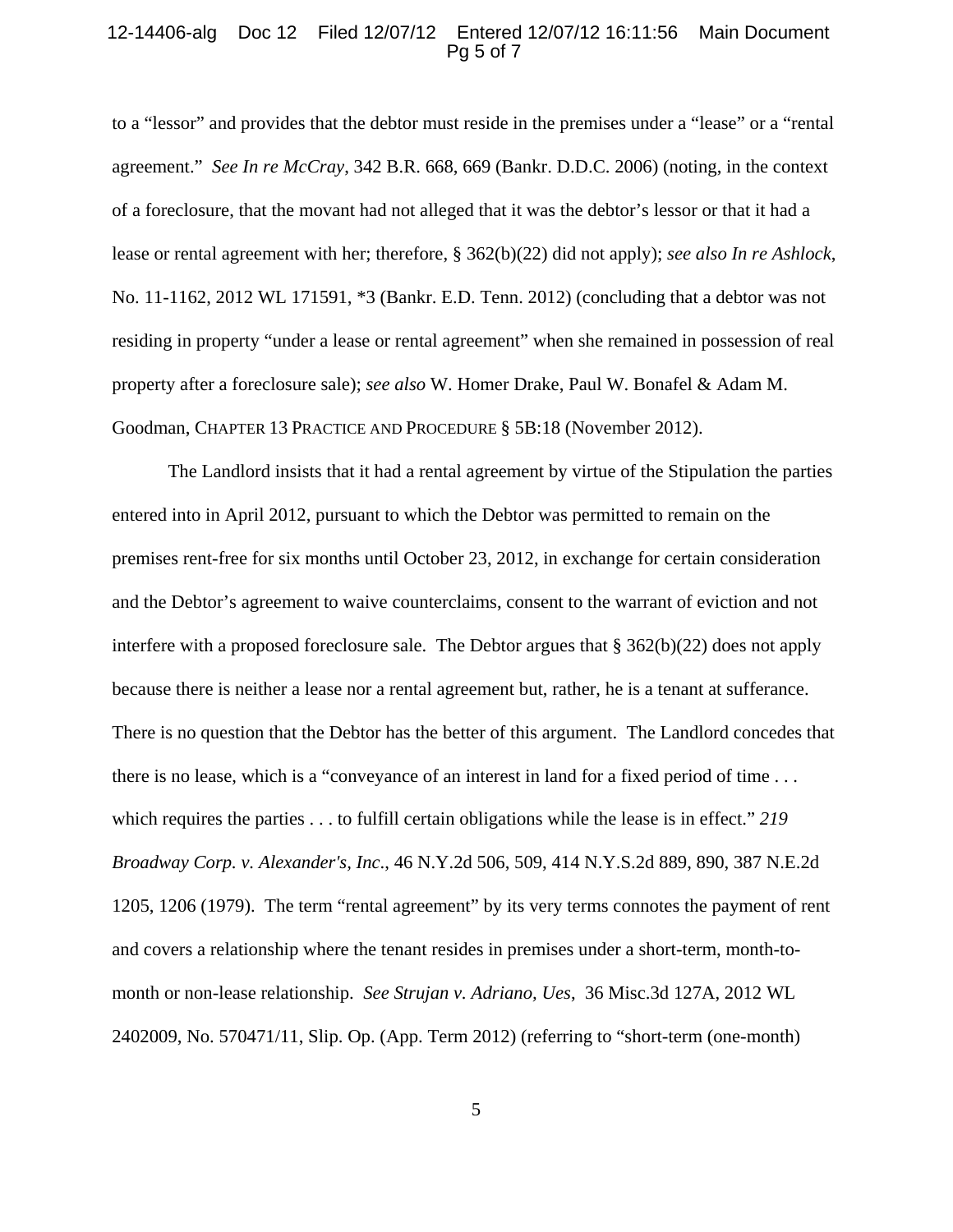#### 12-14406-alg Doc 12 Filed 12/07/12 Entered 12/07/12 16:11:56 Main Document Pg 6 of 7

rental agreement"); *Levesque v. Sharpe*, 106 Misc.2d 432, 433, 430 N.Y.S.2d 482, 483 (N.Y. City Ct. 1980) (referring to a month-to-month rental agreement); *Soto v. Soto*, 4 Misc.3d 881, 882, 781 N.Y.S.2d 592, 593 (Nassau Dist. Ct. 2004) (same). Here, there was no payment of rent, which in the lease agreement context is defined as "the compensation to be paid by a tenant for the use and occupation of land, or for the right thereto." *Stecher v. 85th Estates Co.*, 43 A.D.3d 732, 743 n.3, 843 N.Y.S.2d 6, 15 n.3 (1st Dept. 2007). Rather, there was a payment by the putative landlord to the tenant.

Based on the foregoing, § 362(b)(22) by its terms does not apply. The Debtor is not in possession by virtue of a lease or rental agreement.

Nevertheless, even though the automatic stay has not terminated by virtue of the provisions of  $\S 362(b)(22)$ , the Landlord has alternatively moved to lift the automatic stay. Whatever arrangement the parties had, the issuance of a warrant of eviction ended any landlord/tenant relationship and gave the Landlord a judgment of possession that this Court cannot ignore. In instances where  $\S 362(b)(22)$  is inapplicable, it is appropriate to leave the automatic stay in place for enough time to allow the Debtor to return to the State court to attempt to vacate the warrant and judgment of possession. The Court is aware that the Debtor has already pursued that course of action in the State court and that the relief sought was denied, and the Appellate Term refused to grant a stay pending appeal. However, the Debtor did not have counsel, and the Debtor's current counsel has alleged with some specificity that the Debtor was the victim of a scheme where the putative landlord obtained a mortgage on property that the Debtor had inherited from his father by undertaking to make repairs or alterations, and then used the mortgage to divest the Debtor of his interest in the property. The Court expresses no view on